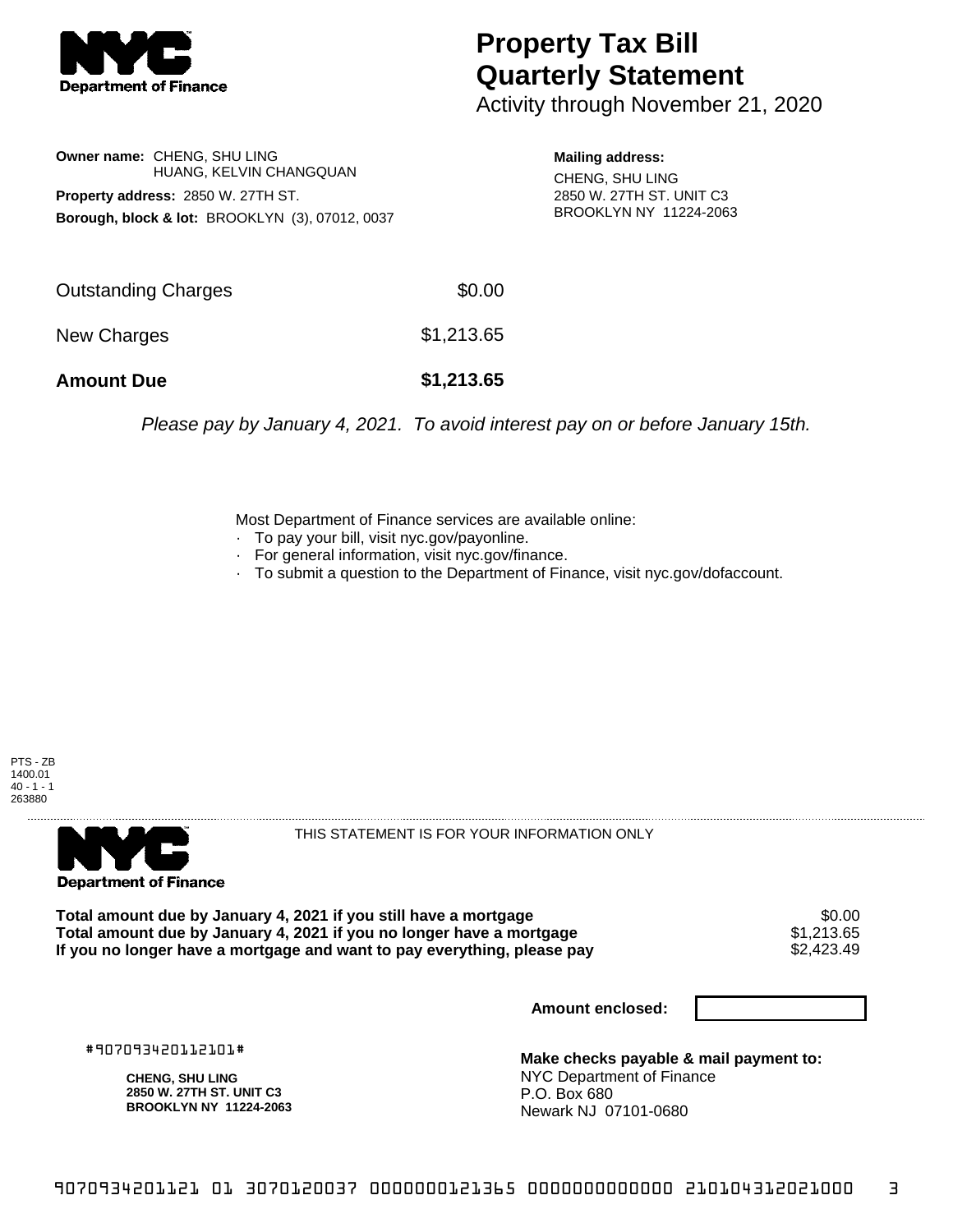

| 01/01/2021<br>01/01/2021<br><b>Activity Date Due Date</b><br>04/01/2021<br>04/01/2021 | \$0.00<br>\$405.81<br>$$-6.58$<br>\$823.42<br>$$-9.00$<br>\$1,213.65<br>Amount<br>\$405.81<br>$$-6.58$<br>\$820.95<br>$$-8.98$               |
|---------------------------------------------------------------------------------------|----------------------------------------------------------------------------------------------------------------------------------------------|
|                                                                                       |                                                                                                                                              |
|                                                                                       |                                                                                                                                              |
|                                                                                       |                                                                                                                                              |
|                                                                                       |                                                                                                                                              |
|                                                                                       |                                                                                                                                              |
|                                                                                       |                                                                                                                                              |
|                                                                                       |                                                                                                                                              |
|                                                                                       |                                                                                                                                              |
|                                                                                       |                                                                                                                                              |
|                                                                                       |                                                                                                                                              |
|                                                                                       |                                                                                                                                              |
|                                                                                       | \$1,211.20                                                                                                                                   |
| If you pay everything you owe by January 4, 2021, you would save:                     | \$1.36                                                                                                                                       |
| How We Calculated Your Property Tax For July 1, 2020 Through June 30, 2021            |                                                                                                                                              |
| Overall                                                                               |                                                                                                                                              |
| <b>Tax Rate</b>                                                                       |                                                                                                                                              |
| 21.1670%                                                                              |                                                                                                                                              |
| 21.0450%                                                                              |                                                                                                                                              |
|                                                                                       |                                                                                                                                              |
|                                                                                       | <b>Taxes</b>                                                                                                                                 |
| \$21,565                                                                              |                                                                                                                                              |
| $-10,783.00$                                                                          |                                                                                                                                              |
| \$10,782 x 21.0450%                                                                   |                                                                                                                                              |
|                                                                                       | \$2,269.08                                                                                                                                   |
|                                                                                       | $$-659.00**$                                                                                                                                 |
|                                                                                       | \$1,610.08                                                                                                                                   |
|                                                                                       | \$1,623.24                                                                                                                                   |
|                                                                                       | $$-13.16$                                                                                                                                    |
|                                                                                       | \$2,269.08<br>$$-3,280.00$<br>** This is your NYS STAR tax savings. For more information, please visit us at nyc.gov/finance or contact 311. |

## **Home banking payment instructions:**

- 1. **Log** into your bank or online bill pay website.
- 2. **Add** the new payee: NYC DOF Property Tax. Enter your account number, which is your boro, block and lot, as it appears here: 3-07012-0037 . You may also need to enter the address for the Department of Finance. The address is P.O. Box 680, Newark NJ 07101-0680.
- 3. **Schedule** your online payment using your checking or savings account.

## **Did Your Mailing Address Change?**

If so, please visit us at **nyc.gov/changemailingaddress** or call **311.**

When you provide a check as payment, you authorize us either to use information from your check to make a one-time electronic fund transfer from your account or to process the payment as a check transaction.